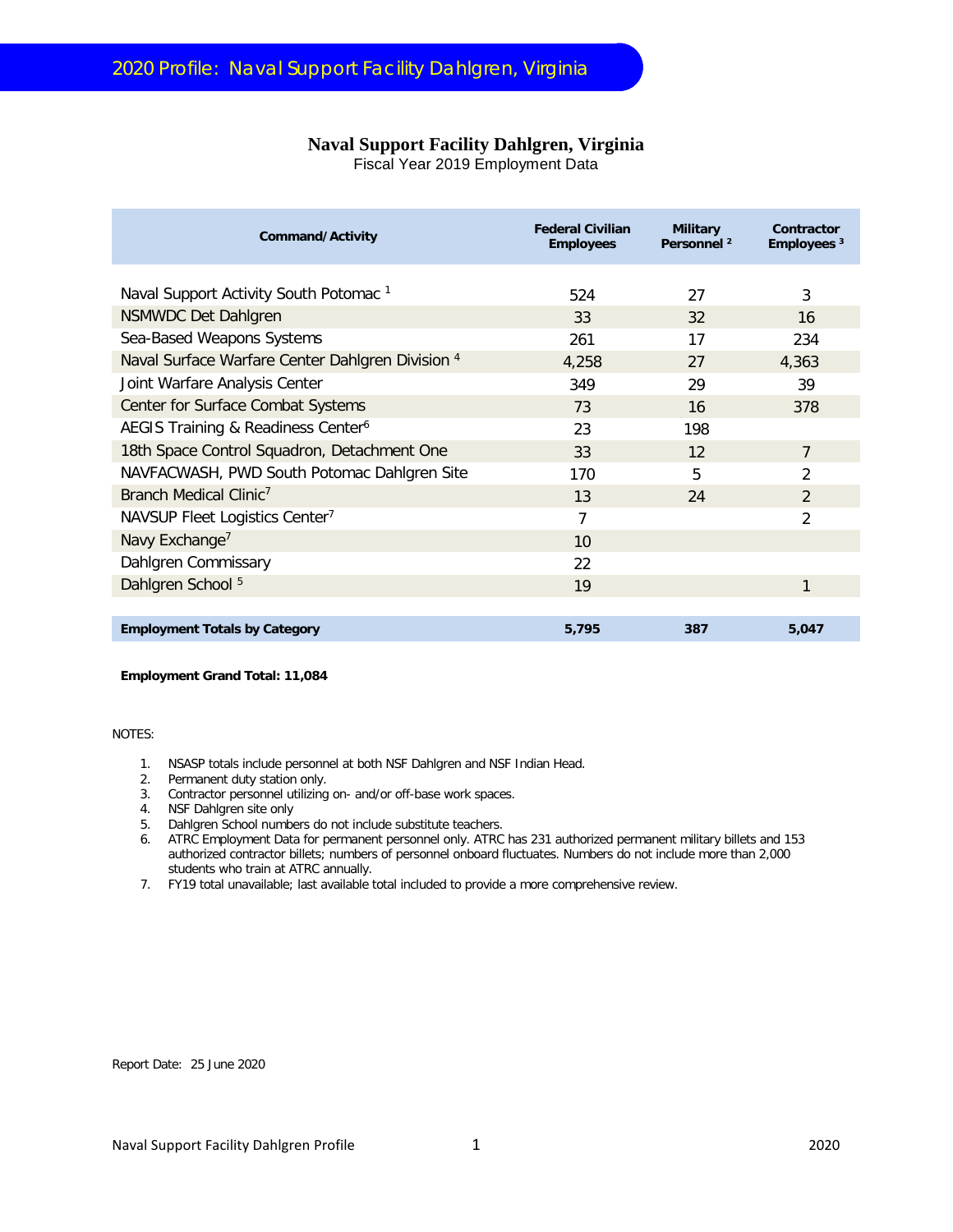| <b>FY2019 NSF Danigren Workforce Locality</b> |                                    |                |                             |                |                |                |                   |                                                       |                |                     |                                       |                |                            |                 |                   |                                   |
|-----------------------------------------------|------------------------------------|----------------|-----------------------------|----------------|----------------|----------------|-------------------|-------------------------------------------------------|----------------|---------------------|---------------------------------------|----------------|----------------------------|-----------------|-------------------|-----------------------------------|
|                                               | $\scriptstyle\sim$<br><b>NSASP</b> | NSWCDD         | Det<br>NSMWDC I<br>Dahlgren | <b>SBWS</b>    | JWAC           | CSCS           | ATRC <sup>3</sup> | $\overline{\phantom{0}}$<br>18 <sup>th</sup> SPCS Det | NAVFAC         | NAVSUP <sup>4</sup> | Branch Medical<br>Clinic <sup>4</sup> | Commissary     | Navy Exchange <sup>4</sup> | Dahlgren School | Total by Locality | Percentage of<br>Workforce Totals |
| Virginia Localities                           |                                    |                |                             |                |                |                |                   |                                                       |                |                     |                                       |                |                            |                 |                   |                                   |
| Fredericksburg                                | 6                                  | 388            | 20                          | 52             | 29             | 4              | $\overline{7}$    | 10                                                    | 2              |                     | 6                                     |                | 1                          | 5               | 530               | 8.624%                            |
| King George Co.                               | 158                                | 1327           | 26                          | 68             | 128            | 31             | 116               | 25                                                    | 67             | 4                   | 22                                    | 10             | 5                          | 12              | 1,999             | 32.5317%                          |
| <b>Colonial Beach</b>                         | 40                                 | 179            | 4                           | $\overline{4}$ | 10             | $\overline{7}$ | 30                | 6                                                     | 5              |                     | $\mathbf{1}$                          | $\overline{2}$ |                            | $\mathbf{1}$    | 289               | 4.703%                            |
| Westmoreland Co.                              | 23                                 | 241            |                             | $\overline{4}$ | $\overline{7}$ | $\mathbf{1}$   | 2                 | 3                                                     | 36             |                     |                                       | 3              | $\overline{2}$             |                 | 322               | 5.240%                            |
| Spotsylvania Co.                              | 13                                 | 813            | 4                           | 11             | 74             | 16             | 26                | $\mathbf{1}$                                          | 19             |                     |                                       |                |                            |                 | 977               | 15.899%                           |
| Stafford Co.                                  | 28                                 | 504            | $\overline{2}$              | 34             | 49             | 10             | 18                | $\mathbf{1}$                                          | 11             |                     | $\overline{2}$                        | 3              | $\mathbf{1}$               | 1               | 664               | 10.806%                           |
| Caroline Co.                                  | 9                                  | 117            |                             | 7              | 9              | 2              | 3                 |                                                       | 3              |                     |                                       | $\mathbf{1}$   |                            |                 | 151               | 2.457%                            |
| Richmond Co.                                  | 6                                  | 54             |                             | 3              | $\overline{2}$ | $\mathbf{1}$   | 2                 |                                                       | $\overline{2}$ |                     |                                       | $\mathbf{1}$   |                            |                 | 71                | 1.155%                            |
| Essex Co.                                     | $\overline{7}$                     | 28             |                             | 1              | $\overline{4}$ | $\mathbf{1}$   |                   |                                                       | 3              |                     |                                       |                |                            |                 | 44                | 0.716%                            |
| Orange Co                                     |                                    | 11             | 1                           | 1              | 3              | $\mathbf{1}$   | $\mathbf{1}$      |                                                       |                |                     |                                       |                |                            | $\mathbf{1}$    | 19                | 0.309%                            |
| Northumberland Co.                            | $\overline{2}$                     | 5              |                             |                | 3              |                |                   |                                                       | 3              |                     |                                       |                |                            |                 | 13                | 0.212%                            |
| Hanover Co.                                   |                                    | 92             | 2                           | 4              | 5              | 1              | $\mathbf{1}$      |                                                       |                |                     |                                       |                |                            |                 | 105               | 1.709%                            |
| King & Queen Co.                              |                                    | $\overline{2}$ |                             |                | 3              |                |                   |                                                       |                |                     |                                       |                |                            |                 | 5                 | 0.081%                            |
| Prince William Co.                            | 1                                  | 23             | $\mathbf{1}$                | 13             | $\overline{2}$ | $\mathbf{1}$   |                   |                                                       |                | $\mathbf{1}$        |                                       |                |                            |                 | 42                | 0.682%                            |
|                                               |                                    |                |                             |                |                |                |                   |                                                       |                |                     |                                       |                |                            |                 |                   |                                   |
| <b>Maryland Localities</b>                    |                                    |                |                             |                |                |                |                   |                                                       |                |                     |                                       |                |                            |                 |                   |                                   |
| Charles Co.                                   | 121                                | 166            | 5                           | 21             | 16             | $\overline{7}$ |                   | 4                                                     | 7              |                     |                                       |                |                            |                 | 347               | 5.647%                            |
| St. Mary's Co.                                | 17                                 | 58             | 1                           | $\overline{7}$ | 5              | 2              | $\mathbf{1}$      |                                                       | 10             | $\mathbf{1}$        |                                       | $\mathbf{1}$   | $\mathbf{1}$               |                 | 104               | 1.692%                            |
| Calvert Co.                                   | 3                                  | $\overline{7}$ | $\overline{2}$              | $\mathbf{1}$   | 3              |                |                   |                                                       | 1              |                     |                                       |                |                            |                 | 17                | 0.277%                            |
| Prince Georges Co.                            | 23                                 | 30             | $\overline{2}$              | 6              | $\overline{4}$ | $\mathbf{1}$   | $\mathbf{1}$      |                                                       | $\mathbf{1}$   |                     |                                       |                |                            |                 | 68                | 1.107%                            |
| Anne Arundel Co.                              | 1                                  | 14             |                             |                | 1              |                |                   |                                                       |                |                     |                                       |                |                            |                 | 16                | 0.260%                            |
| Montgomery Co.                                | $\mathbf{1}$                       | 18             |                             |                |                |                |                   |                                                       |                |                     |                                       |                |                            |                 | 19                | 0.309%                            |
| Town of Indian Head                           | 36                                 | 5              |                             |                |                |                |                   |                                                       |                |                     | $\mathbf{1}$                          |                |                            |                 | 42                | 0.683%                            |
|                                               |                                    |                |                             |                |                |                |                   |                                                       |                |                     |                                       |                |                            |                 |                   |                                   |
| Other                                         | 32                                 | 176            | $\overline{7}$              | 41             | 21             | 3              | 13                |                                                       |                | $\mathbf{1}$        | $\overline{7}$                        |                |                            |                 | 301               | 4.898%                            |
| Totals by Command                             | 527                                | 4,258          | 77                          | 278            | 378            | 89             | 221               | 50                                                    | 170            | 7                   | 39                                    | 21             | 10                         | 20              | 6,145             |                                   |

 $FX2010$   $NSE$   $D_111$  and  $W_2$  al-force  $L_1$  and  $T_2$ 

Total: 6,145

Report Date: 25 June 2020

- 1. Locality numbers for federal civilians and service members only.<br>2. Naval Support Activity South Potomac employment locality numb
- 2. Naval Support Activity South Potomac employment locality numbers encompass personnel at NSFs Dahlgren and Indian Head.
- 3. ATRC Locality Numbers for permanent personnel only; numbers do not include more than 2,000 students who train at ATRC annually.
- 4. FY19 total unavailable; last available total included to provide a more comprehensive review.